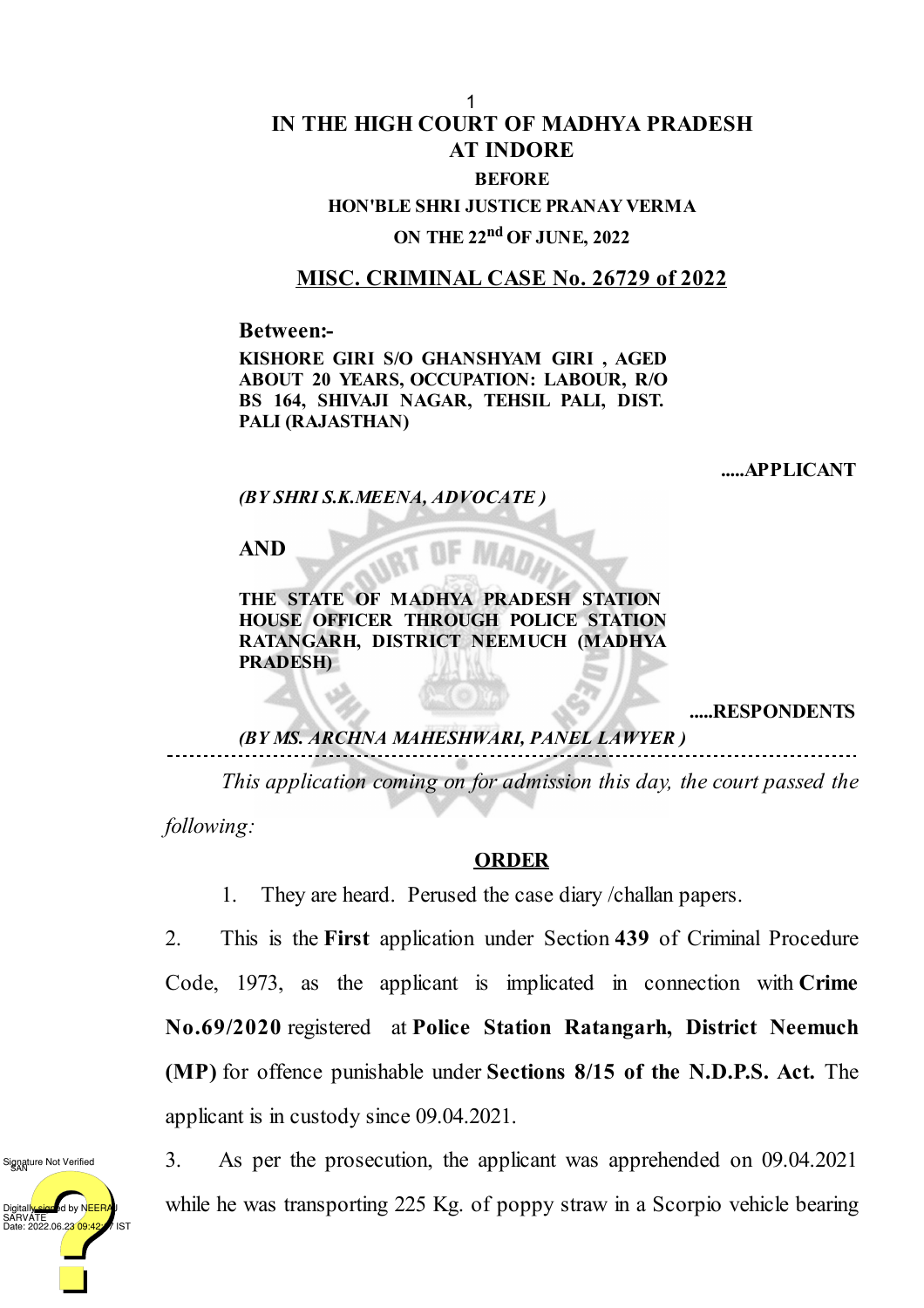registration No.RJ-20-UA-7951 on the basis of a secret information received by the Police. On the basis of the recovery the applicant has been implicated and arrested for the present offence.

4. Learned counsel for the applicant submits that the applicant has no criminal record relating to N.D.P.S. Act or any major offence under the Indian Panel Code. He is in custody since 09.04.2021. Investigation has been completed, challan has been filed and possibility of trial taking a long time for its conclusion cannot be ruled out. Co-ordinate Bench of this Court granted bail to similarly situated accused persons namely Kamlesh Patidar in M.Cr.C. No.14258/2020 by order dated 12.06.2020 from whose possession 360 kg. Poppy-straw was recovered and in case of Bhup Singh in M.Cr.C. No.58040/2021 by order dated 03.12.2021 from whose possession 340 kg. Poppy-straw was recovered. Hence it is submitted that applicant deserves to be released on bail.

5. The prayer has been opposed by learned counsel for the State but she has fairly stated that applicant does not have any criminal record relating to NDPS Act.

6. I have heard the learned counsel for the parties and have perused the Challan papers.

7. Considering the aforesaid facts and the order passed in case of Kamlesh Patidar (Supra) and Bhup Singh (Supra), without commenting on merits of the case, I deem it proper to enlarge the applicant on bail. Accordingly, the bail application is allowed. The applicant is directed to be enlarged on bail on his furnishing personal bond in the sum of **Rs.2,00,000/- (Rupees Two Lakhs Only) with two solvent sureties of Rs.1,00,000/- each out of which one shall be local surety** in the like amount to the satisfaction of the trial Court for his appearance as and when directed.